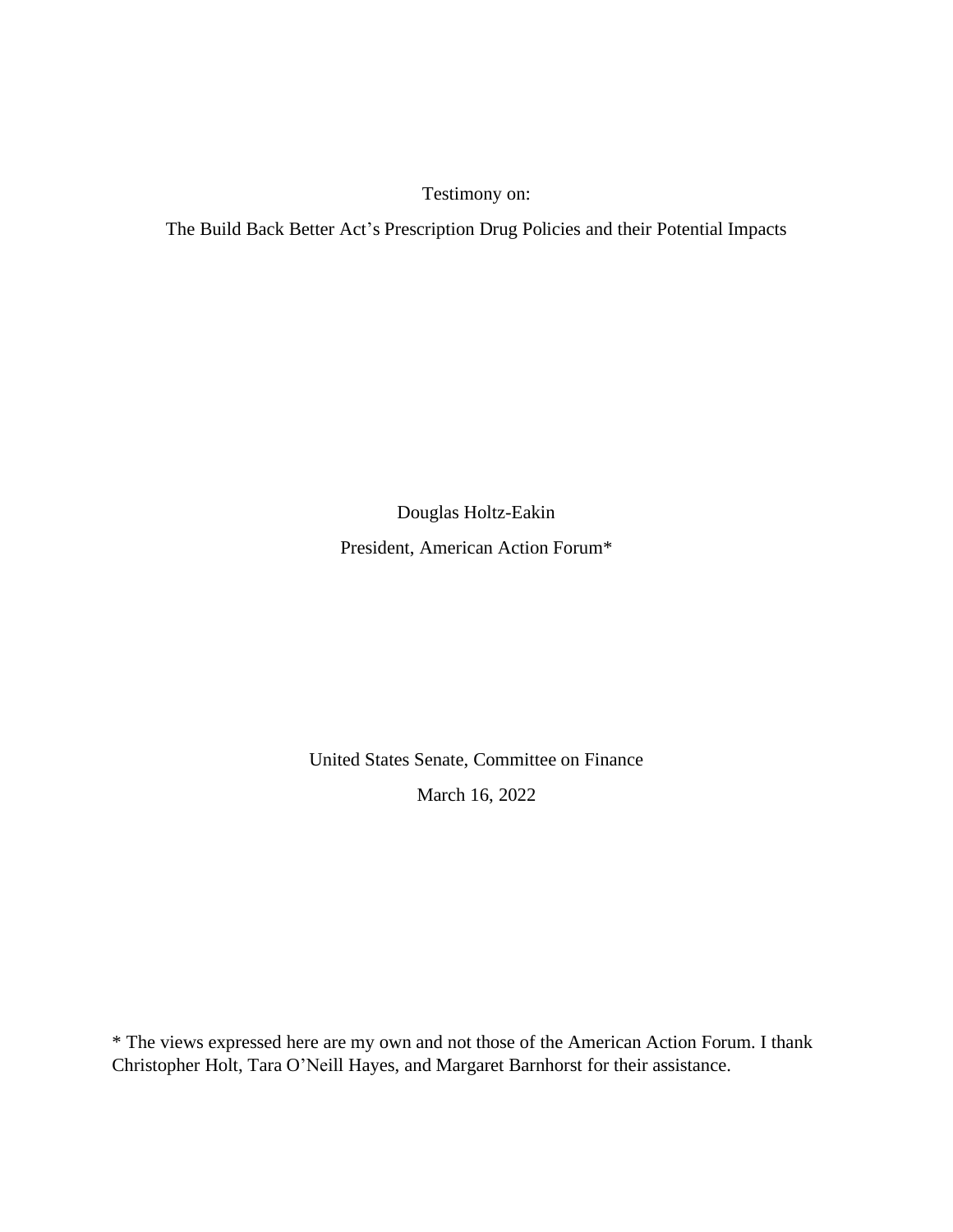### **Introduction**

Chairman Wyden, Ranking Member Crapo, and members of the committee, thank you for the opportunity to discuss prescription drug prices and proposals for lowering them included in the House-passed Build Back Better Act (BBBA). In this testimony, I hope to make five main points:

- The BBBA would establish an explicit government price-setting regime for pharmaceuticals, reaching into all corners of the U.S. health sector, both public and private;
- The BBBA proposals would harm consumers and negatively impact health equity through reduced innovation and higher launch prices for drugs and therapies;
- The BBBA proposals would harm and endanger the economic activity generated by the biopharmaceutical industry in the United States;
- There are better ways to lower drug prices than those put forward in the BBBA; and
- Reducing drug prices should in no way be framed as addressing the consumer price inflation problem in the United States.

Let me discuss each of these in greater detail.

# **Background**

Annual health care spending in the United States increased 9.7 percent in 2020, totaling \$4.1 trillion. While the COVID-19 pandemic has played a role in recent increases, health care spending and costs have both been growing rapidly for years. In 2020, 19.7 percent of the U.S. economy was devoted to health care spending.<sup>1</sup> Prescription drugs, however, make up a relatively small percentage of total health care spending. According to the Centers for Medicare and Medicaid Services (CMS), retail prescription drug spending made up just 8.4 percent of all U.S. health care spending in  $2020$ .<sup>2</sup> While those figures do not account for therapies administered by providers in hospitals, nursing homes, or similar settings, the consulting firm Altarum estimates that non-retail prescription drug spending accounts for 4.5 percent of overall health care expenditures annually.<sup>3</sup>

Though total spending on prescription therapies is not a large share of overall health spending, patients are more likely to bear the cost of medication directly due to the high coinsurance and deductibles increasingly common to drug coverage. As a result, it is widely accepted that drug prices are higher than they reasonably should be, and many argue that drugmaker profits are larger than appropriate. This thinking fails to acknowledge the high risk associated with pharmaceutical development, however. On average it takes more than a decade to bring a drug to market, and most therapies never get there. Between 2011 and 2020, only 7.9 percent of compounds that started Phase 1 clinical trials made it to market. <sup>4</sup> Calculating how much was spent on a particular drug's development and then calculating a "fair" percentage markup for profit fails to account for investment in unsuccessful research efforts, or the inherent risk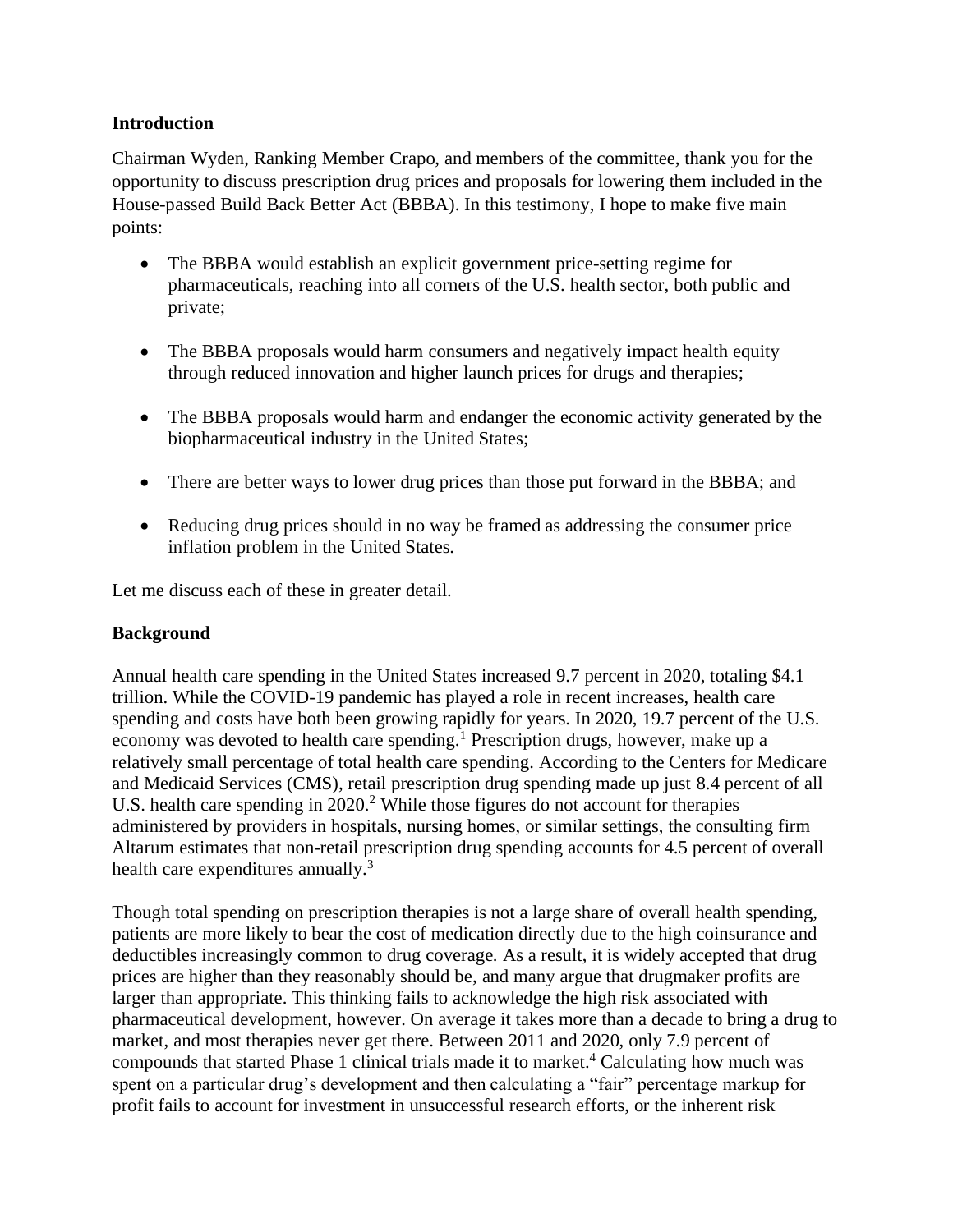investors take when they provide research and development (R&D) capital to innovators. A reasonable return on investment (ROI) will look different if the risk of failure is higher, and investors expect a higher ROI in exchange for the risks related to pharmaceutical development relative to other investment options. In the absence of sufficient ROI, venture capital for pharmaceutical innovation will become increasingly scarce.

Nonetheless, there is bipartisan concern over the increasing cost of many biopharmaceutical therapies, but policymakers have differed on the best approaches to addressing prescription drug prices. While the Elijah E. Cummings Lower Drug Costs Now Act (H.R. 3) has been debated extensively, <sup>5</sup> far less attention has been given to the drug policies that were included in the House-passed Build Back Better Act (BBBA). The BBBA's drug price provisions are, however, no less egregious and pose no less risk to consumers and the U.S. biopharmaceutical sector than those of H.R. 3. The BBBA's drug policies would dramatically curtail future innovation and would imperil the economic benefits the United States derives from the biopharmaceutical sector.

# **BBBA's Overall Impact on Innovation**

At the most basic level, any policies that reduce pharmaceutical industry revenue will have downward pressure on future innovation. In a recent paper from the University of Chicago, Tomas Philipson and Troy Durie estimate that a 1 percent reduction in pharmaceutical industry revenue leads on average to a 1.54 percent drop in R&D spending.<sup>6</sup> This does not mean that any policy that reduces industry revenue is inherently misguided, but policymakers need to be cognizant about the potential impacts of the policies they advance. Further, punitive policies aimed primarily at reducing drug company revenue—rather than those addressing specific market failures or perverse incentives enshrined in existing law—will have negative long-term impacts.

American Action Forum (AAF) researchers have documented the potential impacts on innovation of previous policies aimed at reducing pharmaceutical prices, specifically the Trump Administration's International Price Index (IPI) proposal, and Speaker Pelosi's H.R. 3.<sup>7</sup> These proposals differ notably from the BBBA in that they tied price controls to the price of a drug in designated foreign countries. As such, these analyses cannot be directly applied to the BBBA, but they do provide some context for the potential impact of this legislation's price controls.

According to AAF analysis of the aborted IPI proposal, if that demo had been applied to all Part B drugs—expenditures for which equal roughly \$30 billion—industry revenues would have been reduced approximately \$9 billion per year. Considering that the cost of successfully bringing a drug to market has been estimated at approximately \$2.87 billion, the \$9 billion in lost revenue per year potentially attributable to the IPI proposal would be equivalent to the cost of three new medicines each year, or 30 fewer new therapies over 10 years. In the case of H.R. 3's Average International Market (AIM) price, drug prices would be capped at 120 percent of the index, rather than 126 percent in the IPI proposal, and the capped price would be applied to all U.S. payers rather than limited to Medicare Part B, which accounts for only 10 percent of all drug expenditures in the United States.<sup>8</sup> If the effect on drug development of the AIM price were similar to the impact of the IPI, expanding those effects to 100 percent of the U.S. market would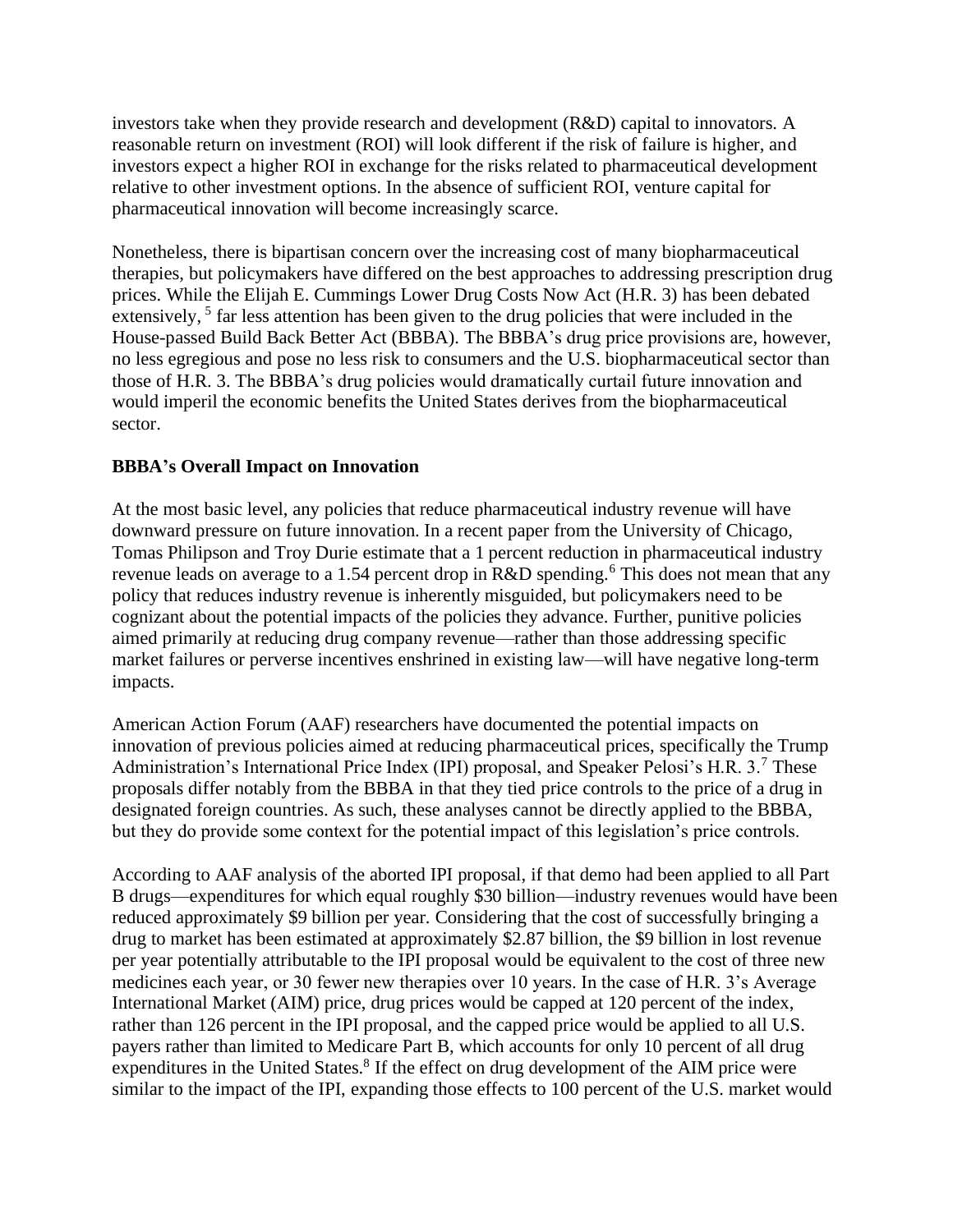be the equivalent of 30 fewer drugs per year or 60 percent of the total number of new drugs approved by the Food and Drug Administration (FDA) in 2021.<sup>9</sup> Extrapolated over 10 years, H.R. 3 would have potentially reduced industry revenue by the equivalent cost of 300 new therapies. Of course, these proposals would be unlikely to result in dollar-for-dollar reductions in R&D, so the actual number of lost therapies would be lower. These estimates are also not directly applicable to the BBBA because, whereas these past policies restrict drug prices to a limited range based on established international prices, the BBBA would implement a system of open-ended and steep price concessions based on domestic prices and enforced by a staggering 95 percent tax on gross profits of a particular therapy when a manufacturer fails to meet the Department of Health and Human Services' (HHS) price demands.

Philipson and Durie, in a robust analysis of the BBBA provisions published November 2021, estimate the legislation would reduce industry revenue by an astronomical \$2.9 trillion through 2039. They attribute \$1.77 trillion to the inflation rebates, \$986.9 billion to government "negotiation," and \$138.1 billion to the Part D reforms. Using their estimates of the impact of revenue reductions on R&D spending, the authors calculate that the BBBA would result in 135 fewer new drug approvals by 2039, and that further disincentive to researching additional indications will lead to 188 fewer new indications for existing therapies over the same period. The authors also estimate that the policies would result in 331.5 million fewer life years through 2039. Significantly, the authors only apply the inflation limits to Medicare, but the inflation penalties will limit pricing in the private market as well, leading to even greater impacts on future innovation. They also assume that prices will be set at the absolute highest amount allowed under the BBBA, but there is no price floor, and the HHS secretary would have substantial leverage to force price concessions well below the maximum price.<sup>10</sup>

Rather than being more limited in its impact on innovation than previous drug pricing proposals, the BBBA's deleterious effects would be at least comparable to past proposals such as H.R. 3, and potentially even larger.

# *Medicare Negotiation for Drug Prices*

Under the BBBA, beginning in 2025, the HHS secretary would be authorized to "negotiate" the prices of up to 10 "negotiation-eligible drugs." In 2026 and 2027, the cap increases to 15 drugs annually, and rises to 20 drugs in 2028 and beyond. Part B drugs—those drugs administered by a medical provider in a hospital, nursing home, or similar setting—would be exempt until 2027. Additionally, all insulin products would automatically be available for negotiation beyond the yearly caps.

A negotiation-eligible drug is defined as a small-molecule or biologic (including authorized generics) treatment that has had FDA approval for at least seven years for a small-molecule drug or 11 years for a biologic that is among the 50 single-source drugs with the highest total expenditures in Part B or Part D. Orphan drugs or "low-spend" drugs are excluded, with lowspend being defined as a drug or biologic on which Medicare spends less than \$200 million annually (adjusted by the consumer price index in future years). The reduced prices would be effective after an additional two years, meaning small-molecule drugs would have prices reduced nine years after approval and 13 years for biologics.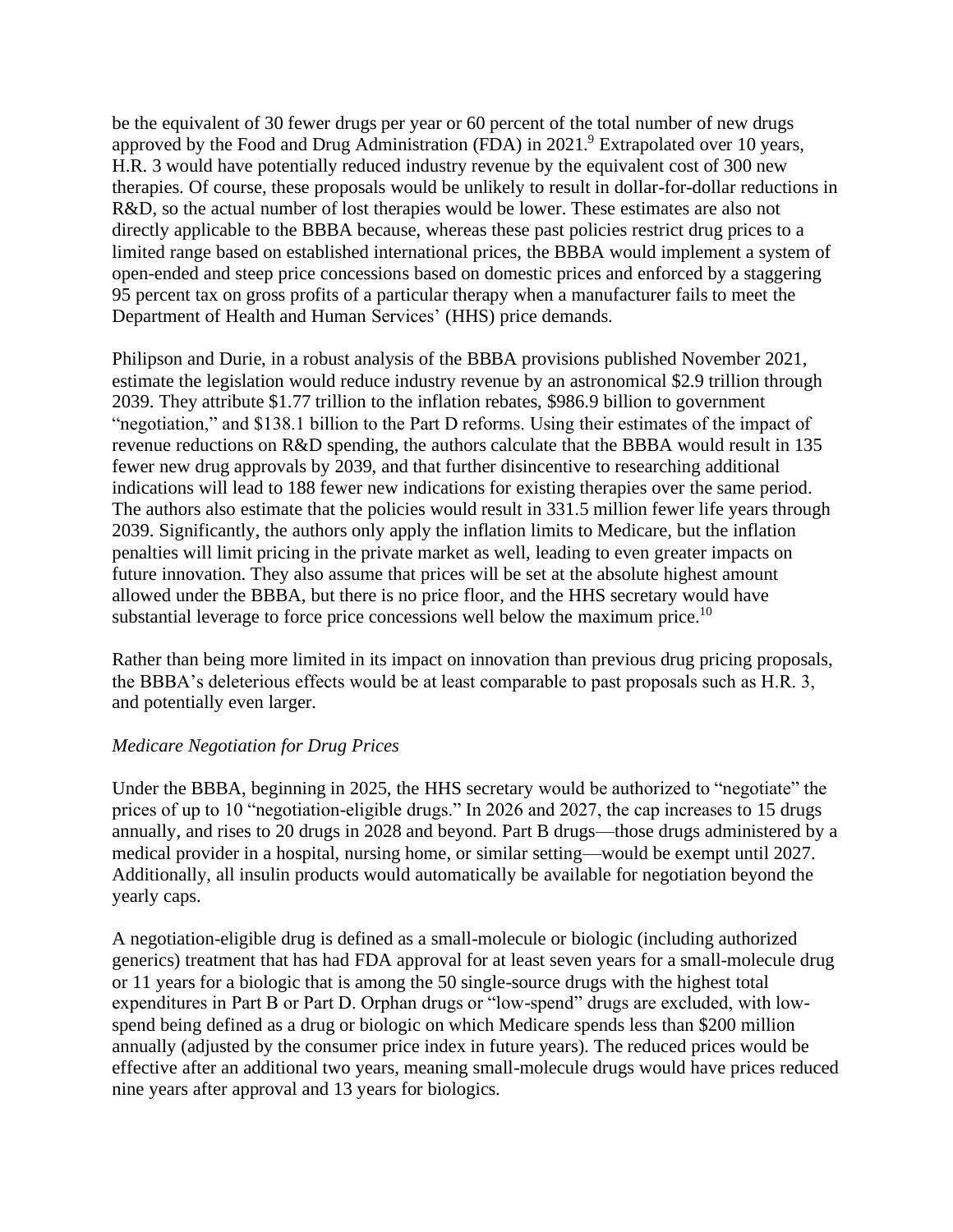The BBBA would set a ceiling for negotiated price of between 40-75 percent of the non-federal average manufacturer price (AMP)—the average price paid by wholesalers, net of prompt pay discounts—scaling down depending on how far the drug is past its initial exclusivity period. There would, however, be no floor below which HHS could not demand price concessions. Unlike H.R. 3, the negotiated price would not be directly applied to the private health care market, but the negotiated rate or "maximum fair price" would be publicized.

To provide the HHS secretary with leverage in negotiations, the legislation would establish an excise tax specifically on sales of drugs the secretary has targeted for negotiation but for which the manufacturer has not agreed to the secretary's target price. The excise tax would be applied for any period in which the manufacturer is in "non-compliance." The tax would start out at 65 percent of sales of the therapy for the first 90 days of non-compliance, increasing at regular intervals until topping out at 95 percent for any period of non-compliance beyond 270 days.

The claim that drug prices in Medicare Part D are not negotiated misstates the reality of how Medicare pays for drugs. One might think from the rhetoric that no negotiations occur between the Medicare prescription drug program and drug manufacturers. In fact, the Medicare Part D program has robust negotiation and competition built into its very fabric.<sup>11</sup> Insurance companies offering drug coverage through Part D negotiate directly with manufacturers to get the best price they can for the drugs they provide. Getting a lower price benefits the prescription drug plan directly and allows it to lower premiums to attract seniors. In this way, the negotiations drive down premiums, copays, and overall drug costs. Plans are able to drive discounts by offering preferred placement on their formularies to specific therapies in exchange for lower prices. In some cases—with the exception of specific protected classes of drugs—a plan might decline to cover a particular therapy at all as part of its negotiations. This would be a problem if there were only one formulary for all beneficiaries, but beneficiaries are able to choose between a wide range of plan offerings, allowing them to select a plan that best fits their needs. In 2022, the average Medicare beneficiary has a choice of 23 stand-alone Part D plans, and 31 Medicare Advantage plans that include drug coverage. $12$ 

To protect this competitive environment, federal law prohibits the HHS secretary from interfering in the negotiations between plans and manufacturers. The Congressional Budget Office (CBO) has long held that simply removing this "noninterference" clause would not result in any savings for the program because the secretary has no beneficiaries to negotiate on behalf of, and no leverage for driving price concessions.<sup>13</sup> Giving the secretary the legal authority to negotiate directly with manufacturers will either result in a single negotiated price for each drug—which will then have to be accepted by all insurers—thus undermining the competitive structure of Part D, or it will result in nothing.

The BBBA opts for the former, allowing the HHS secretary to set prices that will be applied to all plans, and giving the secretary leverage to force price concessions via the draconian 95 percent excise tax on gross profits for any therapy whose manufacturer is unwilling to meet the secretary's price demands. Setting aside the negative long-term effects of the strict price controls envisioned by the BBBA, proponents should dispense with the fiction that this would resemble anything remotely like a negotiation. Given the 95 percent excise tax the secretary would be free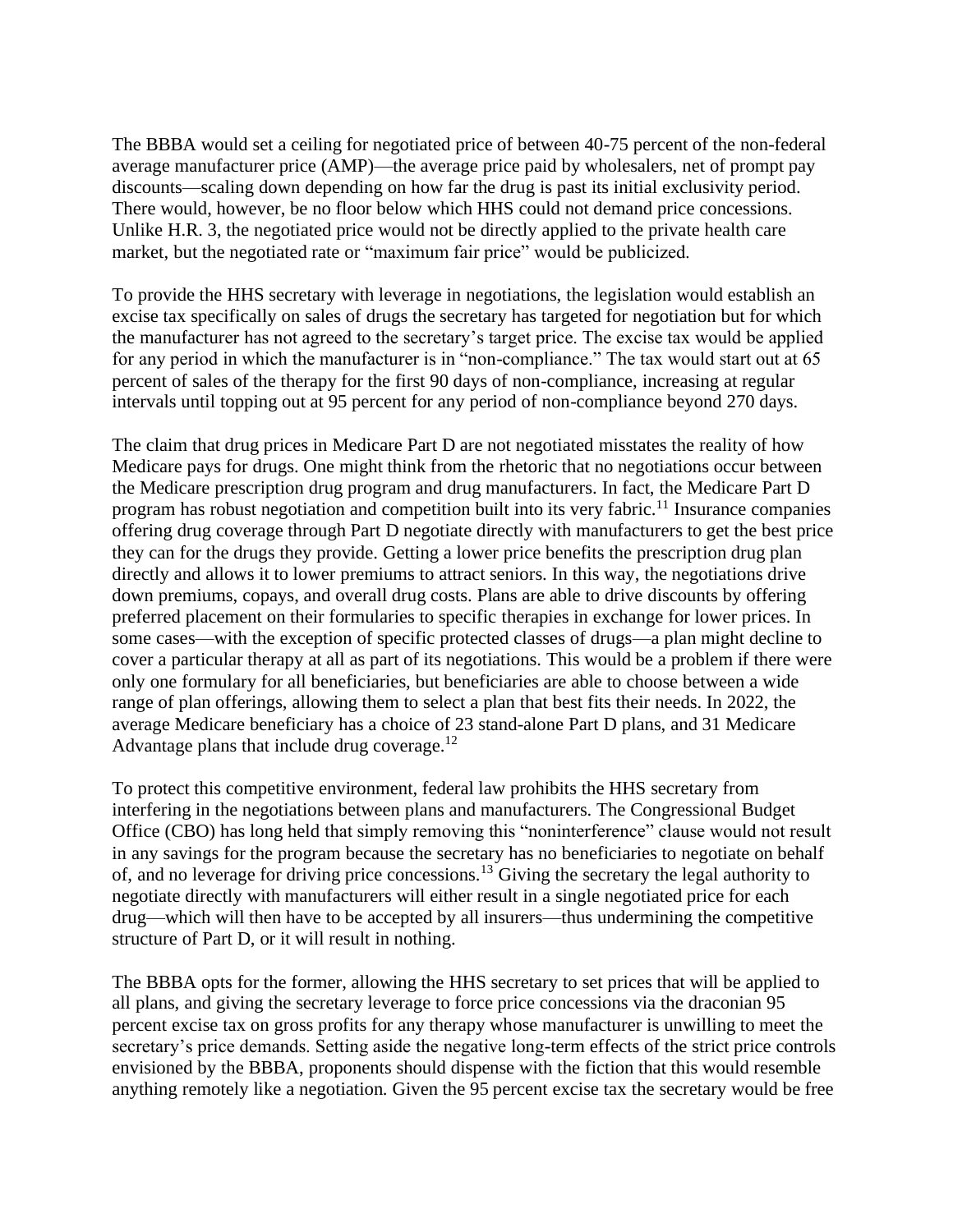to wield against noncompliant innovators, "price extortion" would be a more honest label for this provision than "price negotiation."

### *Inflation Penalties*

The BBBA would establish penalties for drugmakers if they increase the price of a particular therapy faster than the rate of inflation. For drugs covered by Part D, the AMP would be assumed as the base price of the drug for the purpose of tracking price increases. A drug's AMP would be benchmarked to October 2020, while inflation would be benchmarked to September 2021. Drugmakers could still increase their prices above inflation, but they would have to write a check for the difference. For example, if a drug's AMP was \$110 per unit in October 2020, and the inflation-adjusted AMP in 2023 is \$120, but the actual AMP is \$130, the manufacturer would have to pay the government \$10 for every unit sold in 2023. The Part D inflation cap would apply to all drugs with a price of more than \$100 per patient, per year.

In Part B, the principle is largely the same with a few differences. The price of the drug to be considered would be the Average Sales Price (ASP). ASP would be benchmarked to July 2021, while inflation would be benchmarked to September 2021. While both penalties would take effect in 2023, the Part B penalty would be assessed quarterly, while the Part D penalty would be paid annually. The penalty would be applied to all single-source drugs in Part B with costs exceeding \$100 per patient, per year—and biologics would still be considered single source even if there were biosimilar competitors. Biosimilars would also be subject to penalties if their price is above that of the reference product.

While the BBBA would not apply Medicare's negotiated prices for drugs to non-federal programs, the most significant implication of the BBBA's dollar-for-dollar penalties on price increases that exceed the rate of inflation is that, for the first time, the federal government would be unilaterally capping drug prices nationwide, both in federal programs and in the private market. This shift in the federal government's posture toward private markets, negotiations, and competition cannot be overstated.

Additionally, the BBBA sets the inflation benchmark to a later date than the price benchmark. As a result, the legislation extracts additional revenue from drugmakers to pay for the BBBA's other provisions—reinforcing the claim that at least part of the purposes of the drug provisions is simply to generate money to pay for unrelated new spending. If the policy benchmarked both drug price and inflation to September 2021, CBO would likely have assumed that drugmakers would keep their price increases to the rate of inflation. There would be savings due to slower price growth over time, but they wouldn't be huge. By capturing the recent inflation spike and back-dating drug prices far enough to ensure that pricing decisions already made are subject to the new policy, manufacturers would have to pay for Democrats' last year of inflationary spending policies.

Faced with restrictions on future pricing flexibility, drugmakers would be incentivized to increase initial launch prices in response to inflation penalties. While these products would eventually be subject to HHS's price-setting regime, those forced price concessions would not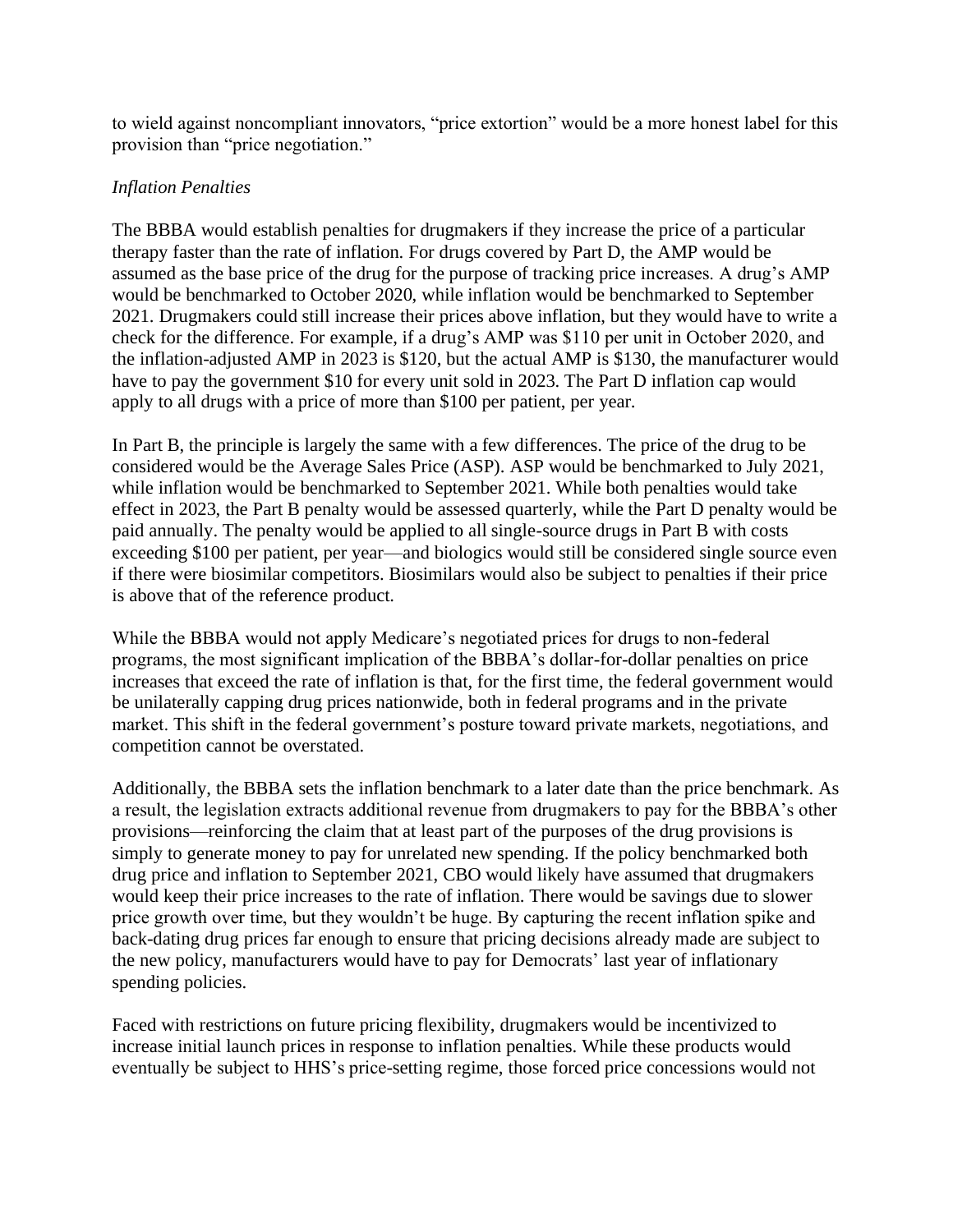take effect until years after the product's launch, further incentivizing manufacturers to maximize initial profits through higher launch prices.

It is worth noting that the BBBA drug provisions would be introduced in an environment of general price inflation not seen in four decades. The imposition of price controls on insulin and other drugs would guarantee that they will be underpriced in real terms in very short order—a recipe for further inefficiency and damage to innovation incentives. At the same time, there would be drugs that will see their prices rise at inflation—because the BBBA essentially blesses such a price rise as "legitimate"—even if no such increase is merited on the fundamentals. The result would be prices that are too high in real terms and a harm to consumers.

### *Insulin Price Restrictions*

The House-passed BBBA specifically targets insulin prices, making all insulin products automatically subject to Medicare negotiation. The BBBA would also unilaterally limit costsharing for insulin through Part D to \$35 per month.

The BBBA would further intercede in the group and individual insurance markets to limit patient insulin costs. Starting in 2023, health insurers offering group or individual health insurance coverage would be required to provide coverage for at least one of each insulin dosage form (vial, pump, or inhaler) of each type of insulin (rapid-acting, short-acting, intermediate-acting, long-acting, and premixed). Further plans would be required to limit patient costs for insulin to no more than either \$35 for a 30-day supply, or an amount equal to 25 percent of the negotiated price of the insulin product for a 30-day supply—net all price concessions—whichever is lower.

It should also be noted that the BBBA's heavy intervention in the insulin market, popular though those provisions are likely to be, will risk curtailing substantive innovation around insulin products and delivery mechanisms, as there will be little financial incentive for companies to continue to invest in their development.

Further, recent data suggests such price controls may be unnecessary. The insulin market has long suffered from the inability to sell "generic" insulins because of complicated and outdated regulatory burdens; that issue was resolved in March 2020. In anticipation, manufacturers began developing new products and accordingly, several authorized generics and a biosimilar have recently come to market and compete with some of the most popular brand-name insulin products. Following their introduction, the price per unit of insulin fell 6.8 percent from 2018 to 2020, on average, across all insulin types, except ultra-long-acting insulin.<sup>14</sup> This is competition at work, lowering prices. There is, however, one caveat to this point of success: Despite these new products having list prices of roughly half that of their brand-name counterparts, use among patients thus far is negligible—at least in Medicaid and Medicare Part D. It is likely that many insurers are still providing preferential treatment on the formulary to the brand-name products because such products typically come with substantial rebates—reportedly averaging between 30-50 percent.<sup>15</sup> This suggests rebate reform may be necessary to change this dynamic and allow the public to actually reap the benefits of these lower cost products, as patients pay coinsurance based on list price and the use of high-priced drugs increases federal reinsurance spending.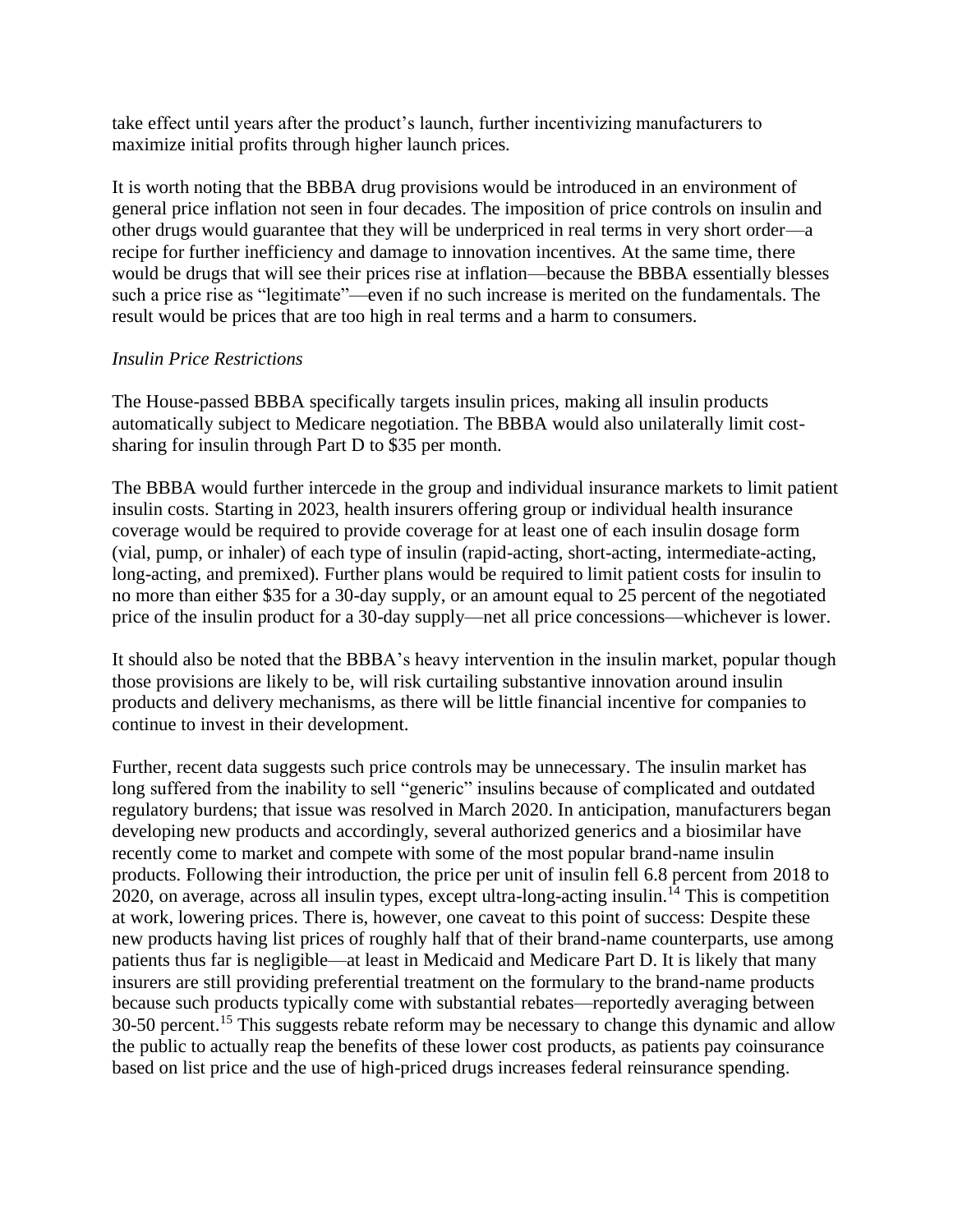#### *Health Equity and Pharmaceutical Innovation*

While the costs associated with innovative therapies, particularly biologics, present access issues that can increase disparities in health equity, policies like those included in the BBBA would solve this problem, intentionally or not, by preventing new therapies from being developed in the first place. Ironically, reduced innovation could similarly impact health equity. According to Philipson and Durie, therapies that treat diseases of the endocrine, cardiovascular, and respiratory systems along with treatments for cancer and neurological diseases would be most impacted by the BBBA's policies because they make up a high share of Medicare spending. Many conditions for which treatments are lacking in these categories impact minority groups at higher rates. For example, 18.6 percent of African Americans and 14 percent of Hispanics age 65 and older suffer from Alzheimer's compared to only 10 percent of Whites.<sup>16</sup> African Americans are also more likely die of cancer or its complications than are Whites, 169.2 deaths per 100,000 compared to 150.3 deaths per  $100,000$ .<sup>17</sup>

Given the recent focus on insulin prices, it is significant that 14.5 percent of American Indians and Alaska Natives, 12.1 percent of non-Hispanic African Americans, and 11.8 percent of Hispanics have diagnosed cases of diabetes compared to 9.5 percent of Asian Americans and 7.4 percent of non-Hispanic Whites.<sup>18</sup> Similar trends exist tied to educational attainment and family income. At the same time, 40.4 percent of non-Hispanic Whites with a diabetes diagnosis use insulin, compared to 33.9 percent of non-Hispanic Blacks, and 31.1 percent of Hispanics.<sup>19</sup> In other words, the impact of reduced innovation in insulin products will have a disproportionate impact on racial minorities, yet those same groups are more likely to struggle to access insulin therapies.

Clearly work is needed to close the pharmaceutical access gap for disadvantaged groups, however, policies that prevent new therapies from ever coming to market are a self-defeating approach.

# *Impact on Generic and Biosimilar Market Entry*

Another under-appreciated point of concern with the BBBA is the way the legislation's provisions could disincentivize future development of generic and biosimilar therapies. Historically, flow-on products have led to significant cost savings for American patients and have been a primary driver of prescription medications' relatively small share of total health care expenditures. Ironically, the more successful the HHS secretary is in leveraging the BBBA's punitive excise tax to force price concessions, the fewer generic and biosimilar products are likely to come to market. Follow-on products are able to dramatically undercut name-brand drugs and biologics on price because they do not have the same R&D expenditures and because their lower prices allow them to achieve larger market shares. But if the price difference between a name-brand drug, subject to the secretary's price controls, and a new generic is marginal or even non-existent, the ability of a generic to gain market share will be reduced.

It may be that HHS is able to drive sufficient price concessions—at the cost of future innovation—to offset some of the lost savings due to a decimated generic and biosimilar pipeline, but lower prices are not the only benefit of follow-on products. Different patients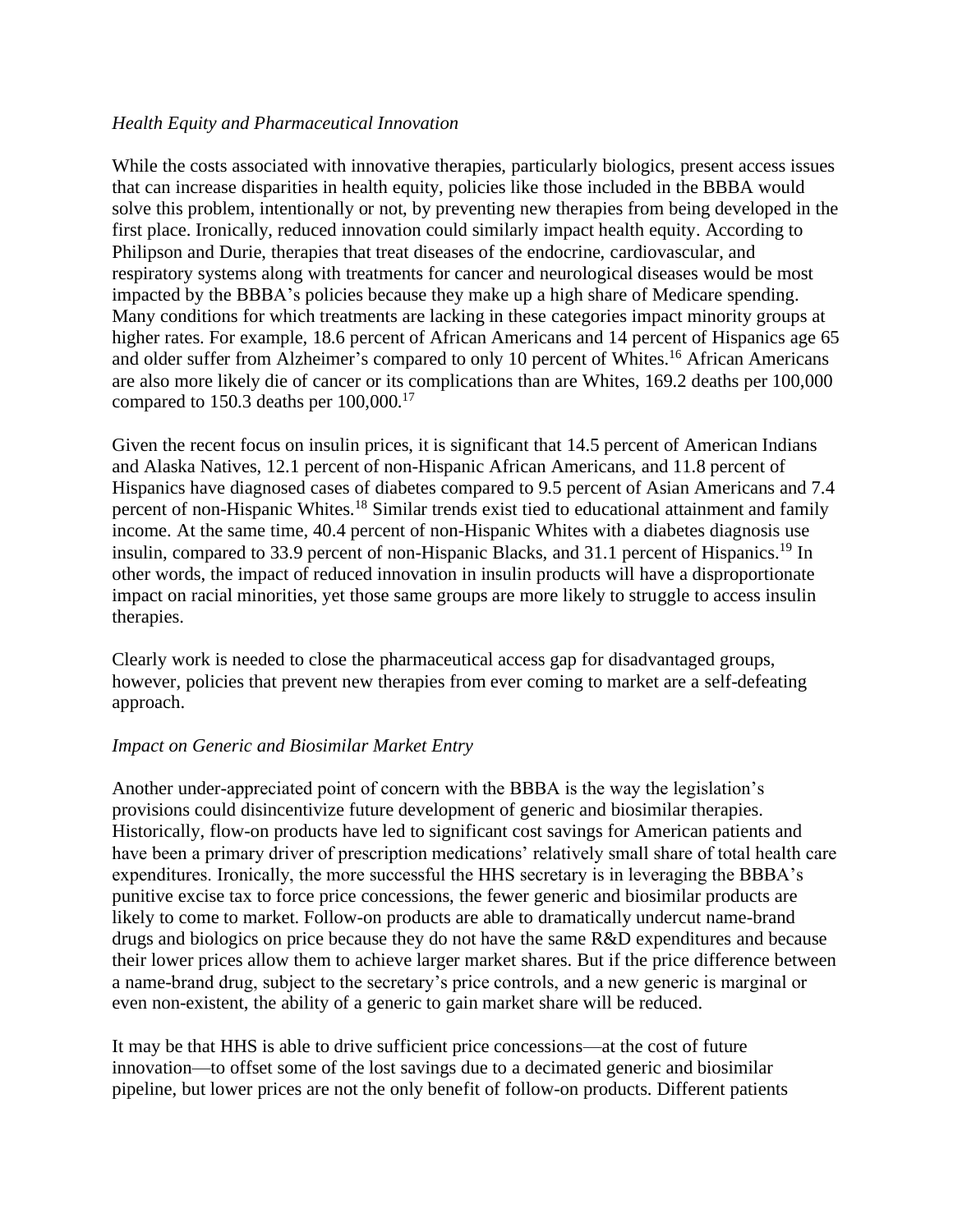respond differently to the same medication, so a robust pipeline of follow-on therapies ensures patients are more likely to have access to a therapy without unwanted side effects. Reduced market entry of generics and biosimilars could lead to fewer options for doctors to help patients avoid adverse reactions and side effects.

### **Economic Damage to the Biopharmaceutical Sector**

The biopharmaceutical sector in the United States creates more than \$1 trillion in economic activity and employs more than 800,000 workers—at an average compensation over twice the national average. More broadly, the industry supports more than 4 million jobs across the U.S. economy, and generated over \$67 billion in federal, state, and local tax revenue in 2017 alone.

The BBBA's policies aimed at reducing industry revenues put this vibrant economic engine at risk. In 1986, R&D investments by pharmaceutical firms in Europe exceeded R&D in the United States by roughly 24 percent.<sup>20</sup> Following the imposition of government price controls in many European countries, and consequently the reduced return on investment, R&D spending by pharmaceutical companies grew at an annual rate of just 5.4 percent in the European Union, compared with 8.8 percent growth in the United States. As such, more than half of the world's pharmaceutical R&D investments have been made in the United States since the turn of the century, whereas less than 30 percent has been invested in Europe.<sup>21</sup> While shifting patterns of investment are the product of many factors, historically R&D and manufacturing investments have moved away from countries in which strict price control regimes are implemented. With countries such as India and China, among others, aggressively seeking to bolster their own biopharmaceutical industries, the BBBA would put at risk the economic benefits the United States derives from the sector and would advantage other countries in their efforts to lure away investments currently being made in this country.

# **Pharmaceutical Policy Options to Consider**

While many—though not all—of the prescription drug pricing proposals included in the BBBA are unwise, there are worthwhile solutions for tackling drug prices in ways that promote competition and better align the incentives inherent in federal law.

#### *Medicare Part D Reforms*

On a positive note, the House-passed BBBA does move in the right direction, undertaking a significant redesign of the Medicare Part D program, beginning in 2024, aimed at realigning plan and manufacturer incentives to constrain drug prices and to limit beneficiaries' out-of-pocket (OOP) costs. A similar proposal was included in H.R. 19 by House Republicans, and the broad framework of the proposal—originally outlined by AAF in 2018—has garnered bipartisan support, although there have been partisan differences over some of the details.<sup>22</sup>

Under the BBBA, brand-name and biosimilar drug manufacturers would be liable for 10 percent of costs in the initial coverage phase and 20 percent in the catastrophic phase. Government reinsurance would fall to 20 percent for brand-name drugs and biosimilars and to 40 percent for generic drugs. Insurer liability in the catastrophic phase would increase to 60 percent for all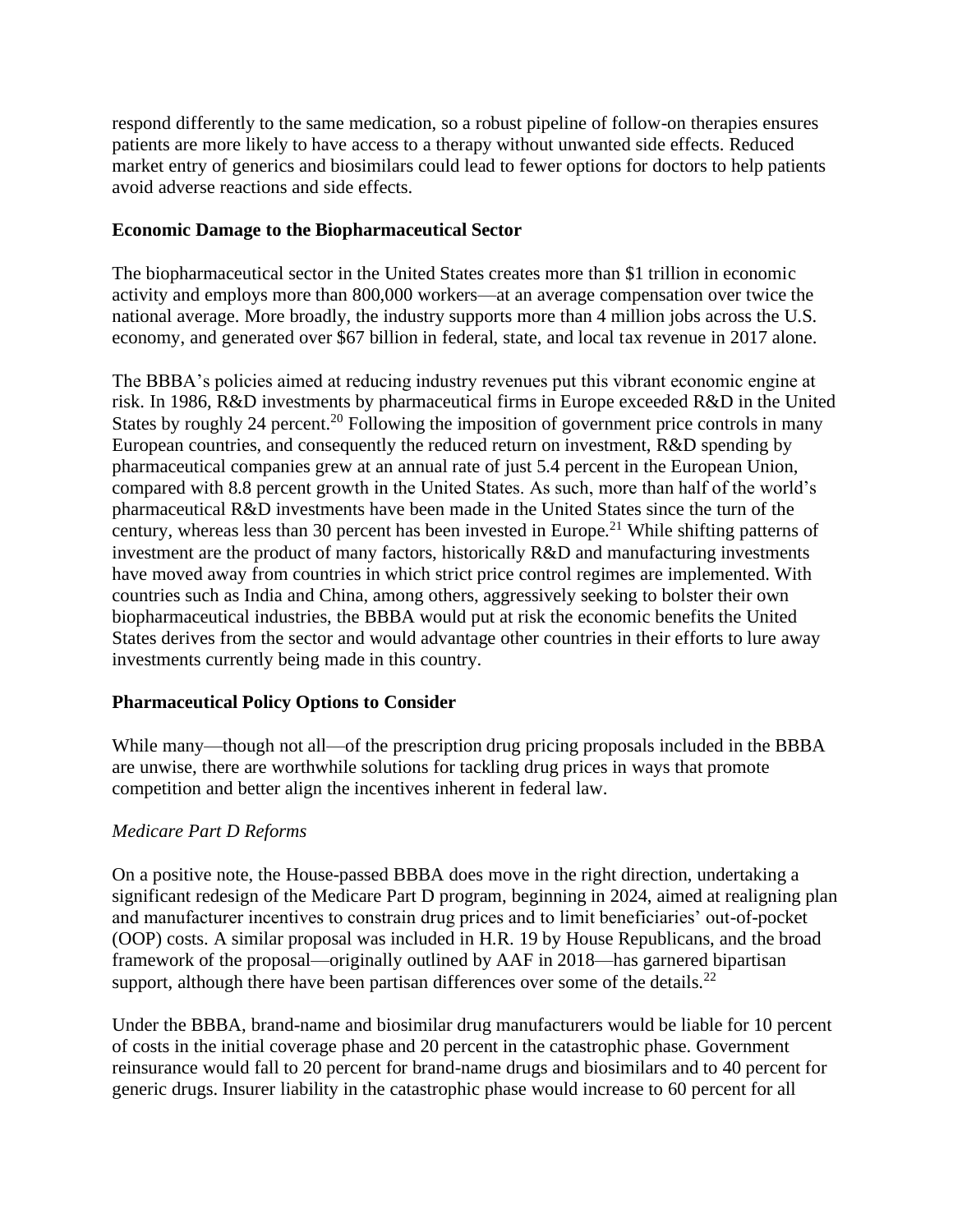drugs. The catastrophic phase would begin at \$2,000 in OOP costs, capping beneficiary costs at that point. AAF originally considered capping beneficiary OOP costs between \$2,500 and \$4,000 annually. The BBBA OOP cap of \$2,000 is significantly below what beneficiaries are expected to pay before moving into the catastrophic phase under current law. One potential improvement, recognizing budgetary constraints and the need to balance savings for beneficiaries with costs for taxpayers, would be a slightly higher OOP cap. This could be coupled with a reduction in beneficiary coinsurance below the cap, which would benefit more enrollees—since most will never reach the OOP cap—while still providing substantial savings for taxpayers and enrollees who do reach the cap.

The BBBA would also reduce beneficiaries' coinsurance liability to 23 percent in the initial coverage phase (from 25 percent currently) and their premium liability to 23.5 percent (from 25.5 percent currently). Consequently, the federal premium subsidy rate would rise to 76.5 percent (from 74.5 percent) and insurer liability in the initial coverage phase would be 77 percent for generic drugs and 67 percent for brand-names and biosimilars.



Last, the BBBA would allow for beneficiaries' OOP costs to be "smoothed" over the course of the year, rather than potentially having to pay as much as \$2,000 in a single month.

While the BBBA version of the Part D redesign retains the 10 percent manufacturer share in the initial coverage phase that was added in the H.R. 3 version of the proposal, the legislation would lower the manufacturer share in the catastrophic phase from 30 percent in H.R. 3 to 20 percent,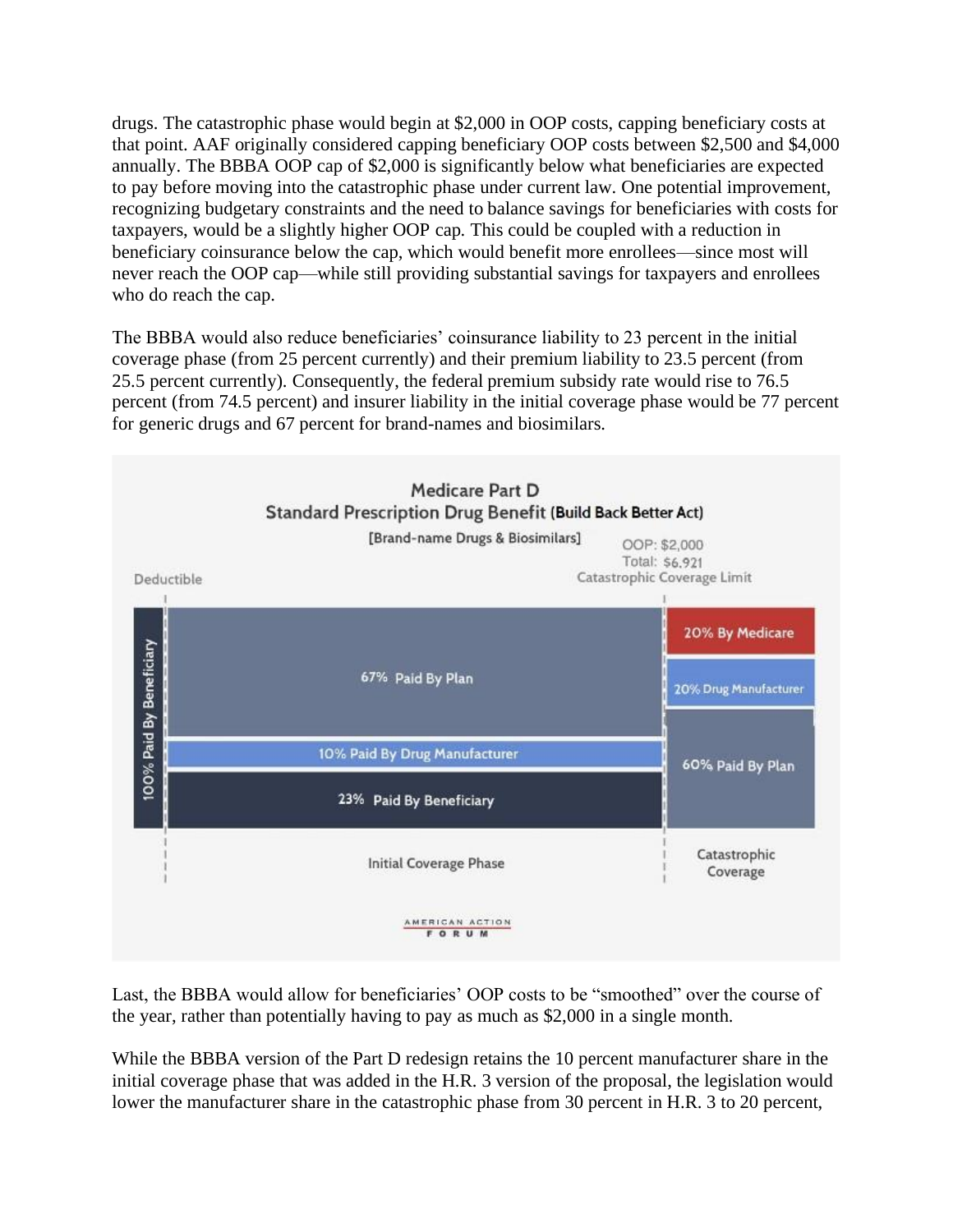while AAF initially proposed 9 percent (note that AAF used 9 percent because that was determined to be the rate at which pharmaceutical companies would be responsible for the same level of costs at the time the original analysis was done, while AAF was neutral on whether manufacturers' share of costs should increase).

# *Drug Rebates*

In 2019, the Trump Administration proposed significant changes to the structure of drug rebates. While Congress has delayed and sought to repeal this rulemaking, $2<sup>3</sup>$  it would be wise to reconsider. Under current law, drug manufacturers typically provide significant rebates for drugs provided at the pharmacy counter (averaging nearly 30 percent in Medicare Part D), especially for drugs with competing alternatives. These rebates are most commonly paid to pharmacy benefit managers (PBMs) in exchange for preferred placement on the insurance plan's drug formulary. The PBMs, however, do not usually share those rebates directly with patients, instead typically using the rebates to hold down premium costs for everyone. But using rebates on highcost drugs to broadly lower premiums instead of passing them through to beneficiaries results in the (high-cost) sick subsidizing the (low-cost) healthy, which seems counter to the intent of an insurance product.

The rebate rule, if implemented, would change that practice. Drug rebates would no longer be allowed unless they are completely passed through to the patient at the point of sale. This change would almost certainly lead to increased Part D premiums, which is why there has been opposition. Those increases are likely to be minimal, however, as the cost increase would be spread across all beneficiaries. On the other hand, the reduced cost-sharing expenses that the highest-cost beneficiaries would see should outweigh those premium cost increases, resulting in a net benefit to patients. Those patients with the highest costs would see the greatest benefit. The Trump Administration could only propose changes to affect rebates in the Medicare program through rulemaking; if Congress were to enact a legislative version of the rebate rule, however, it could extend the policy throughout the insurance system, which is an approach worth consideration.

# *Competition and Increased Supply*

History has proven the best way to reduce the price of a good for which there is growing demand is to increase its supply through competition. For drug pricing, that means bringing generics and biosimilars to market to compete with brand-name drugs.

A now-classic example of this phenomenon is the Hepatitis C treatment, Sovaldi, which contributed over \$3 billion to 2014 expenditures alone.<sup>24</sup> While the drug was quite expensive, it is important to note two things. First, Sovaldi—and its eventual competitors—provided a cure for what had been up until that point a costly-to-manage chronic disease. Second, as competitors joined the market, the price of Sovaldi was cut in half. Where there is competition, prices come down. The FDA has been doing its part by approving a record number of generic drugs and biosimilars.<sup>25</sup> But other barriers to unlocking robust market competition remain.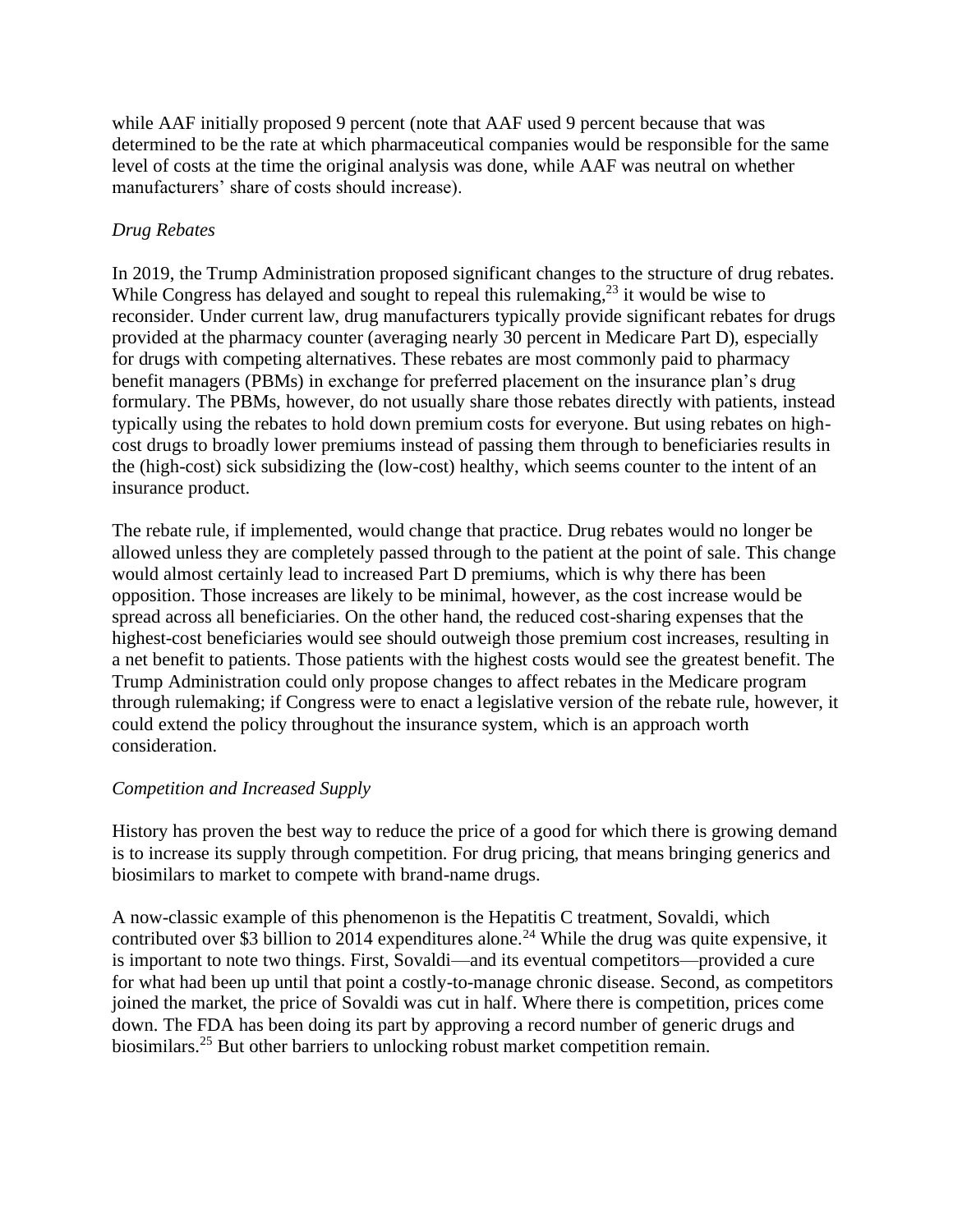# *Legal Enforcement of Competition Policy*

Often, once a generic drug has been on the market long enough, it acquires enough of the market share that the brand-name manufacturer stops producing its version of the drug. In many cases, the price reaches a low enough point at which other generic competitors also exit the market, leaving a sole manufacturer. In some high-profile cases we see what amounts to abuse of monopoly power—that sole manufacturer taking advantage of its position and dramatically increasing its price once there is no more competition and consumers have no choice but to purchase the now high-priced drug. In these cases, it should be treated as the abuse that it is and prosecuted where appropriate.

Prosecuting such monopoly abuses may require new authority for the Federal Trade Commission (FTC). The FTC's mission is "to prevent business practices that are anticompetitive or deceptive or unfair to consumers." The FTC notes that it has limited authority to take action against a company that has drastically raised the price of a drug, depending on the reason for the increase.

### **Drug Prices and the Challenge of Inflation**

Some policymakers have [touted](https://abcnews.go.com/Health/wireStory/biden-puts-focus-drug-prices-revive-agenda-82790541) drug pricing reforms as a way to address consumer price inflation. Inflation is a problem. As measured by the Consumer Price Index (CPI) year-over-year inflation has risen from 1.4 percent in January 2021 to 7.5 percent in January 2022. Reduced drug prices, however, has essentially nothing to do with taming the economy-wide steady rise in prices. Drug prices contribute only [1.4 percent](https://www.bls.gov/news.release/pdf/cpi.pdf) of prices increases in the CPI, so changing drug prices will little affect the overall total. Moreover, most of the proposals in BBBA would not take full effect for years, and thus have no impact on inflation in 2022.

#### **Conclusion**

The BBBA does not establish a true "negotiation" of drug prices in Medicare; rather it would empower the HHS secretary to dictate prices to manufacturers who would have little to no leverage. The BBBA would enshrine a unique and punitive 95 percent excise tax on gross profits of a therapy if the manufacturer does not agree to the secretary's demands and set a ceiling for a drug's price. Unlike past proposals, however, there is no floor price below which the secretary would be unable to force further concessions. Significantly, under the BBBA the federal government would cap the price of all drugs throughout the entire health care system by penalizing any manufacturer who increases a drug's price faster than the rate of inflation.

The combination of price setting by the HHS secretary and inflation penalties would very likely reduce generic and biosimilar market entry, putting at risk potential savings and improved treatment options for millions of Americans. Price controls in the insulin market in particular will essentially eliminate future improvements in insulins and may well be unnecessary as insulin prices are beginning to drop with the emergence of greater competition. The BBBA's inflation penalties are also likely to result in higher launch prices and could drive price increases commensurate with inflation for therapies whose prices would not increase under current law.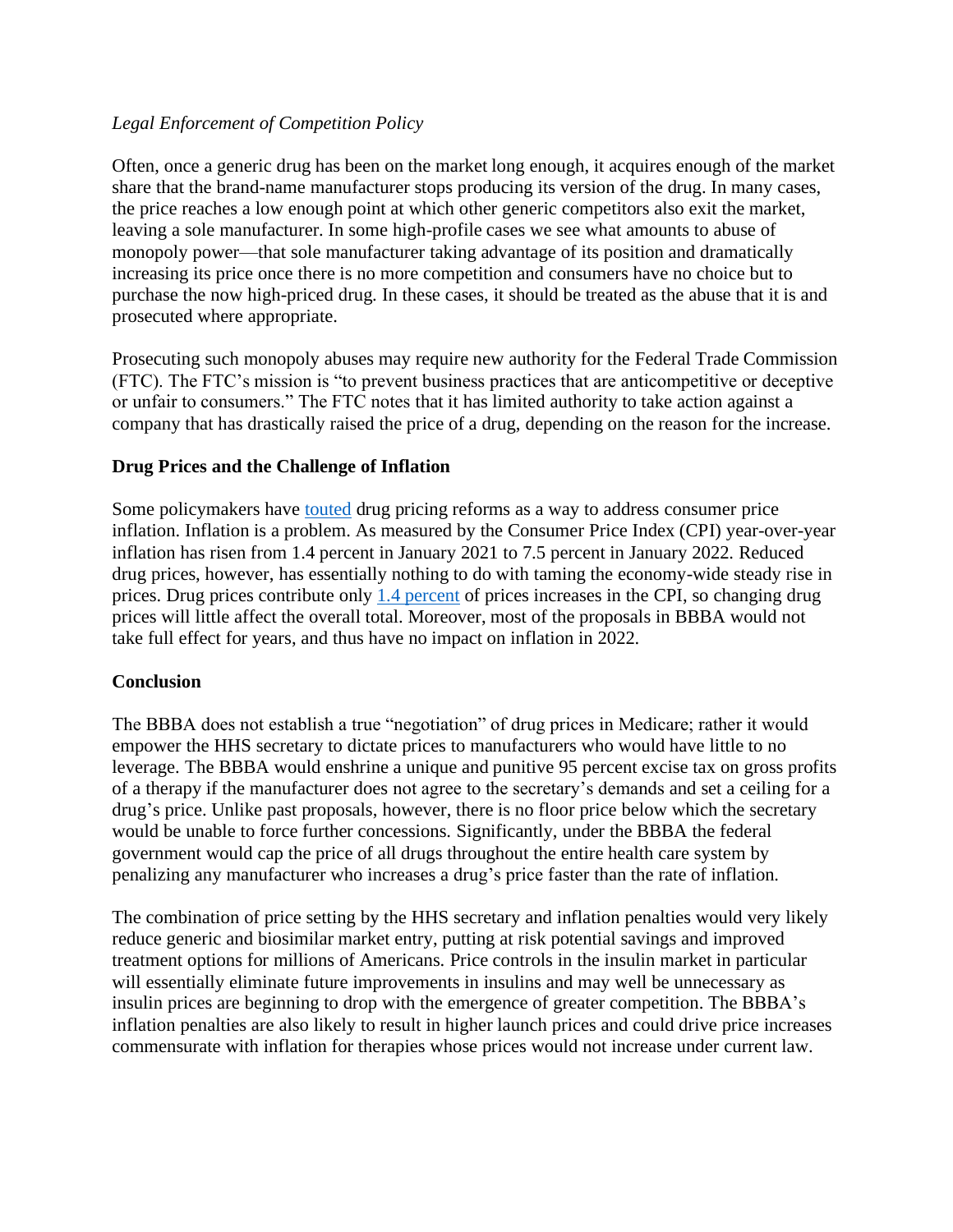Further, the BBBA would reduce biopharmaceutical industry revenue by \$2.9 trillion through 2039 and puts at risk a U.S. biopharmaceutical sector that generates more than \$1 trillion in economic activity annually, employs more than 800,000 workers, and supports more than 4 million jobs across the U.S. economy. In the mid-1980s, as European countries imposed stringent price controls, Europe saw a flight of investment in drug development and manufacturing to the United States. Under the BBBA, the United States would risk a similar loss in competitiveness to countries such as India and China that are aggressively seeking to bolster their own biopharmaceutical sectors.

The BBBA would make large-scale changes to drug policy at the federal level and reach deep into private insurance and contracts. These policies would have widespread, negative impacts on the development of future therapies, new indications for existing therapies, and the economic benefits the United States derives from a vibrant biopharmaceutical sector. If the BBBA's policies are enacted in totality, American patients will suffer, American leadership in medical research will be diminished, and a vibrant engine of economic development for American workers and investors will be strangled. Congress should discard the majority of the BBBA's drug policies and instead focus on pursuing bipartisan reforms to Medicare Part D and enacting changes to drug rebates.

Reports/NationalHealthExpendData/NationalHealthAccountsHistorical

<sup>4</sup> https://go.bio.org/rs/490-EHZ-

<sup>5</sup> https://www.americanactionforum.org/testimony/testimony-on-the-lower-drug-costs-now-act-h-r-3/

<sup>6</sup> https://cpb-us-w2.wpmucdn.com/voices.uchicago.edu/dist/d/3128/files/2021/08/Issue-Brief-Drug-Pricing-in-HR-5376-11.30.pdf

<sup>7</sup> https://www.americanactionforum.org/testimony/testimony-on-the-lower-drug-costs-now-act-h-r-3/

<sup>8</sup> https://www.americanactionforum.org/comments-for-record/comments-to-cms-on-proposed-internationalpricing-index-for-medicare-part-b-drugs/

<sup>9</sup> https://www.fda.gov/drugs/new-drugs-fda-cders-new-molecular-entities-and-new-therapeutic-biologicalproducts/novel-drug-approvals-2021

<sup>12</sup> https://www.kff.org/medicare/issue-brief/medicare-part-d-a-first-look-at-medicare-prescription-drug-plans-in-2022/

<sup>19</sup> https://gis.cdc.gov/grasp/diabetes/DiabetesAtlas.html#

<sup>1</sup> https://www.healthaffairs.org/doi/10.1377/hlthaff.2021.01763

<sup>2</sup> https://www.cms.gov/Research-Statistics-Data-and-Systems/Statistics-Trends-and-

<sup>3</sup> https://altarum.org/sites/default/files/uploaded-publication-files/Altarum%20Projections%20of%20the%20Non-Retail%20Dru.pdf

<sup>999/</sup>images/ClinicalDevelopmentSuccessRates2011\_2020.pdf?\_ga=2.112327436.987275036.1641911607- 1139759599.1641911607

<sup>10</sup> https://cpb-us-w2.wpmucdn.com/voices.uchicago.edu/dist/d/3128/files/2021/08/Issue-Brief-Drug-Pricing-in-HR-5376-11.30.pdf

<sup>11</sup> https://www.americanactionforum.org/research/competition-and-the-medicare-part-d-program/

<sup>13</sup> https://www.cbo.gov/sites/default/files/108th-congress-2003-2004/reports/fristletter.pdf

<sup>14</sup> https://www.americanactionforum.org/insight/insulin-prices-an-update/

<sup>15</sup> https://www.americanactionforum.org/research/insulin-cost-and-pricing-trends/

<sup>16</sup> https://www.alz.org/media/Documents/alzheimers-facts-and-figures.pdf

<sup>17</sup> https://gis.cdc.gov/Cancer/USCS/#/Demographics/

<sup>18</sup> https://www.cdc.gov/diabetes/data/statistics-report/appendix.html#tabs-1-3

<sup>20</sup> https://www.nber.org/papers/w12676